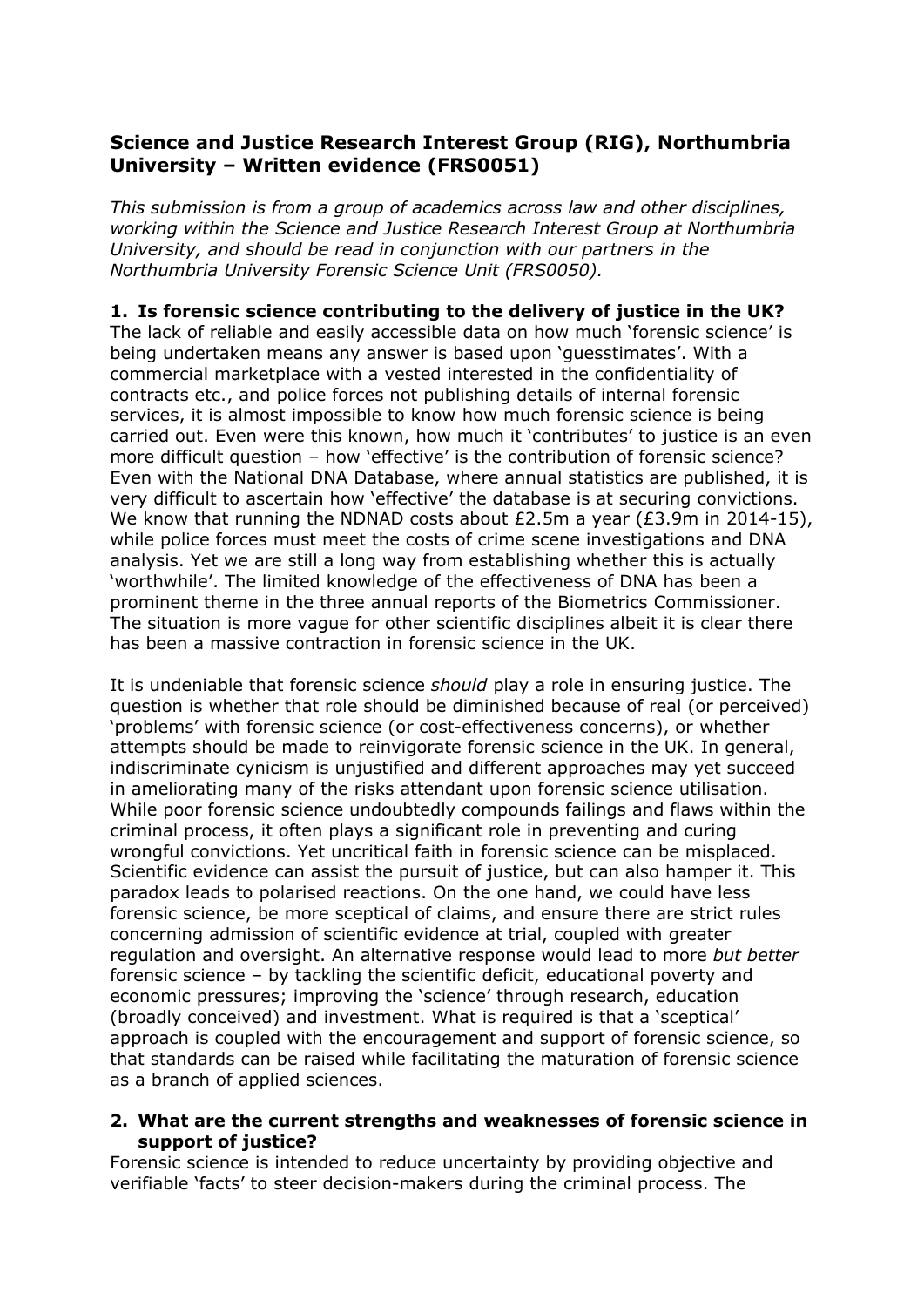underlying notion is that when in possession of such facts, justice will (more likely) be achieved as decisions will be informed by the 'true' version of questioned events. And yet, forensic science comes under fire for obfuscation; the introduction of partiality and partisanship; and creating new sites of dispute, ie, for *increasing* uncertainty rather than alleviating it*.* At worst, forensic science often stands accused of causing wrongful convictions. This paradox is, however, partially attributable to crude language and over-simplification of 'forensic science' as if it constituted a homogenous discipline or coherent entity. The term 'forensic science' is a contrivance, representing a diverse and disparate range of techniques, practices, and technologies. While some forensic technologies are born of rigorous scientific testing and experimentation (the oft-used example being DNA profiling), many others have no, or a minimal, 'scientific' basis. The epithet 'forensic science' thus may be useful for brevity and fluency, a shorthand serving to include all those practices (and practitioners) involved in the collection, testing and interpretation of potential 'tangible' evidence for use in the criminal process. But adulterating 'forensic science' in order to be all-encompassing, invites similarly sweeping generalisations about forensic science 'causing' wrongful convictions. Thus, asking for the 'strengths' and 'weaknesses' of forensic science can only really prompt the answer: 'it depends'.

Forensic science is (most often) tasked with providing impartial evidence via the analysis and interpretation of 'traces' retrieved from a (potential) crime scene, which may indicate what occurred, and who was involved. This is what is expected from forensic science: the recreation of an event, which may or may not invoke sanctions for those involved (a question for the law). Only rarely can this trace analysis conclusively recreate a whole or series of events, particularly in isolation from other evidence. Instead, scientific evidence assists with determining the probability of different hypotheses. More often, forensic science can explain just elements of a questioned event, providing answers to 'subsource' propositions, for example, 'this DNA profile belongs to A'. It is also often able to reliably assist with 'source level' propositions, i.e, 'the blood at the scene comes from A'. Where forensic science becomes much less reliable, and more dependent upon information from other sources, is when moving up the hierarchy of propositions to the 'activity level': i.e, 'the blood from A was shed when he broke the window'. And what forensic science cannot assist with is 'offence level' propositions, for example, 'A committed burglary'. This limitation was recognised in *Duffy and Shivers* (Omagh bombing case), where a defendant's DNA profile from the tip of a latex glove and seat-belt buckle in an abandoned getaway car, was not proven to link him to the murder plot and he was thus acquitted. When examining occasions in which forensic science has been implicated in a wrongful conviction, often it is because the scientific evidence was relied upon to answer 'activity level' questions, when it was unable to do so. This may be due to other actors pushing scientists, or scientists exaggerating their capabilities, or exaggerating the explanatory power of their data.

#### **3. What is the scientific evidence base for the use of forensic techniques in the investigation and prosecution of crimes? Are there any gaps in that evidence base?**

As stated above, the array of methods and disciplines covered by 'forensic techniques' make this question complex. There are clear issues with a lot of 'techniques', as highlighted in the US PCAST report, where methods may be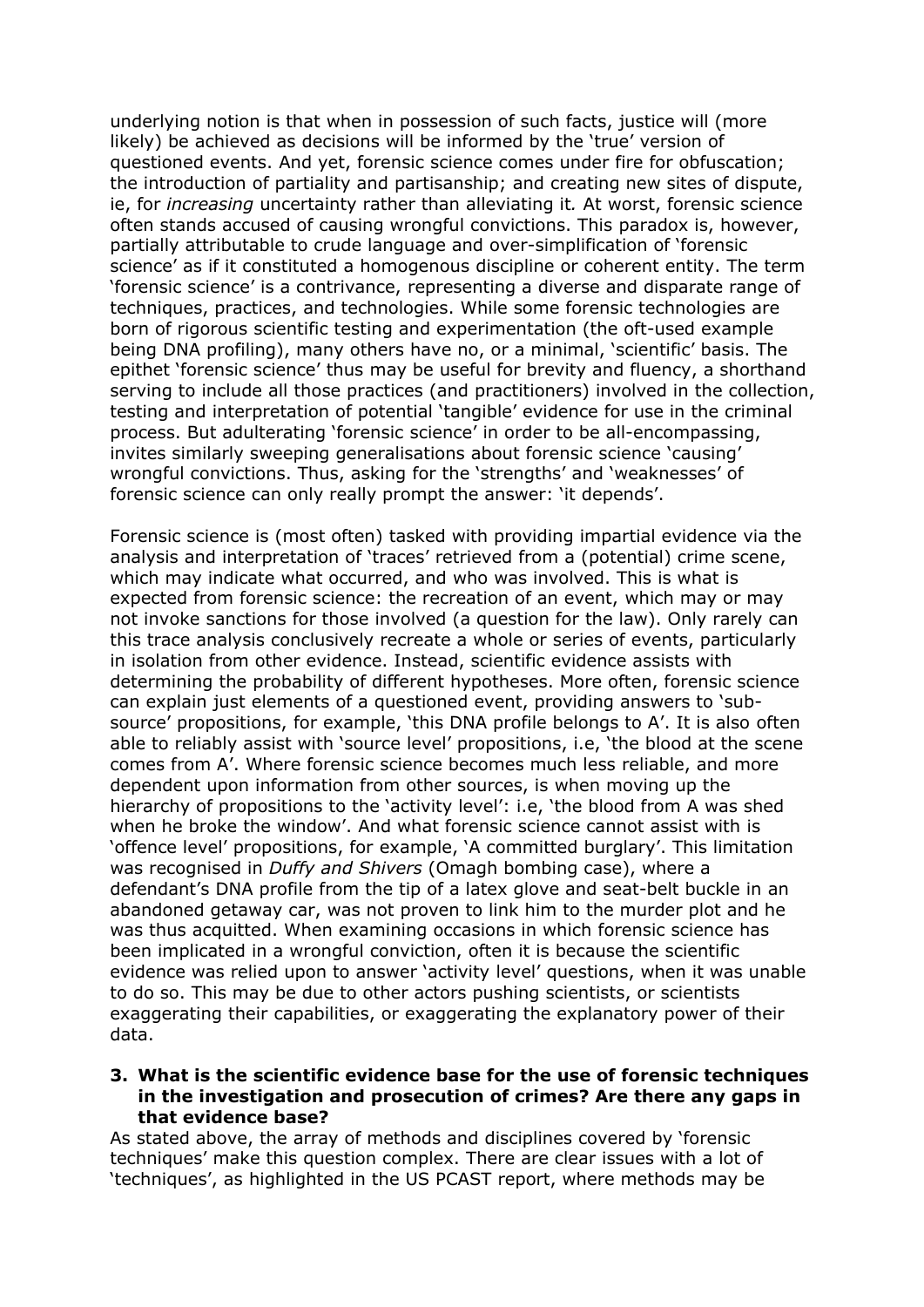unvalidated. Some disciplines (in particular, some 'comparison' techniques) are more problematic than others , but even DNA profiling still raises questions around issues such as transference, persistence and interpretation. Acknowledged 'weak points' across disciplines include: where 'new' or unvalidated methods are utilised; where there is fraud, malpractice or other 'human failures'; the role of cognitive bias; and the non-disclosure of evidence. The collection of materials from a crime scene (or equivalent) is the preserve of police or medical practitioners. Many wrongful convictions are set in motion at this early stage, with failings on the part of individuals who may miss exculpatory evidence, contaminate exhibits or samples, or misinterpret traces. They may also fail to forward it to a laboratory, either because of budgetary constraints or by failing to identify the value of an exhibit or trace. Many of the 'problems' with forensic science are then very little to do with the 'science' at all, they are directly related to issues around collection and preservation of evidence, bias, misinterpretation of results, non-disclosure etc. While undoubtedly there needs to be more scientific research (see later), there should also be a focus upon these other vital issues.

#### **4. How can the Criminal Justice System be equipped with robust, accurate and transparent forensic science? What channels of communication are needed between scientists, lawyers and the judiciary?**

There are clear issues relating to communication between scientists and the legal professions, but there is also a significant issue of communication and collaboration between police and scientists. This is most relevant when it comes to forming case strategies and understanding what test results mean, during the investigative stage. The introduction of the 'market' and the commodification of forensic science (and the introduction of Streamline Forensic Reporting – (SFR) have worsened these critical relationships between investigators and scientists. While efforts have been made to instigate legal requirements to 'assure' the reliability of scientific evidence before used in the criminal process, (see Q.5) these often apply late in the 'process' (and most often post-charging) and are aimed at admission (or not) at court. Hence the focus on communication between scientists and legal professionals. Arguably, better communication between scientists and the police would lead to poor or unreliable evidence being identified and rejected earlier in the investigative process, a far more ideal outcome that persisting with a flawed case.

There are also concerns about the availability of forensic evidence to the defence, with forensic service providers (FSPs) in the UK charging large sums of money for access to data and results of forensic tests. This deficit is even more critical when facing 'SFR1' forms with the very limited information they provide. It is a mockery of 'equality of arms' if people who are unable to receive public funding, or draw upon private means, are convicted upon scientific evidence not available to the defence. This becomes acute post-conviction, where the disclosure regime that operates pre-trial, ceases to have effect (see submission by Inside Justice on the retention and disclosure of forensic exhibits and the Science and Justice RIG submission to the Justice Committee inquiry into disclosure for further details).

Despite varied recommendations put forth by many of the critical reports on forensic science, reforms that perhaps could tackle some root causes, such as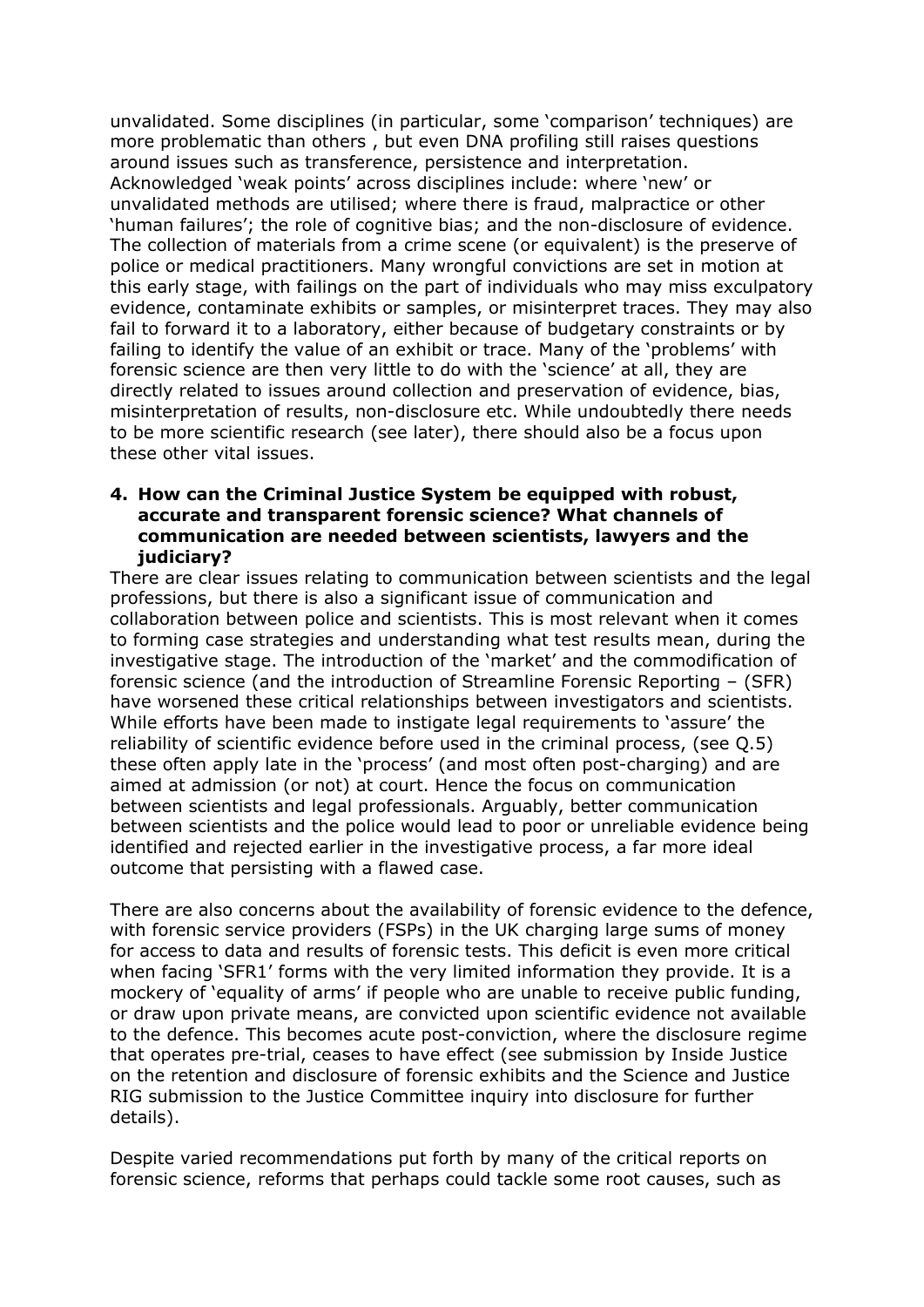investing in research; ensuring the independence of scientists from law enforcement; and educational efforts, have been overlooked. Of course, continued budget-cutting and the 'bargain basement' approach to procuring services would first have to be reversed for these reforms to have a chance of success. Forensic science reforms should always be contemplated within the context of the CJS. Many of the safeguards against wrongful convictions must reside within fair and rational legal rules and professional working cultures fostered by appropriate training and management, assured by accreditation, quality assurance and validation processes, within not just forensic science, but the police, prosecution, judiciary and legal profession. Importantly, there also needs to be a broadening of science education to incorporate those who have to understand scientific evidence. Indeed, the US NRC Report enjoined educators to extend their remit to include law enforcement, pathologists, the Bar, the judiciary, the general public and policymakers, though interestingly not journalists who are at least complicit in, if not liable for, much misinformation. A scientifically literate populace might be better able to detect unreliable evidence. No matter the level of understanding, decision-making by all must be informed by the apprehension that forensic science has never been, and will never be, infallible.

#### **5. What is the level of understanding of forensic science within the Criminal Justice System amongst lawyers, judges and juries? How can it be improved?**

Poor. Knowledge and understanding of the procedural rules relevant to the admissibility of expert evidence, including forensic science evidence, is also poor. Davies and Piasecki have shown that one year after the introduction Criminal Practice Direction 19 and the amendment of Part 19 of the Criminal Procedure Rules (Part 19 – then Part 33) 30% of respondents from the criminal Bar had no knowledge of Part 19. Of the 70% that were aware 75% indicated it had had little or no effect on the admissibility of evidence in the cases in which they were involved. There have been recent initiatives to ensure all barristers are properly trained to deal with vulnerable witnesses – a specific training programme devised and all barristers who prosecute criminal cases are obliged to take part. Similar training in forensics is essential if lawyers are to be equipped to recognise potential flaws in forensic evidence and ensure that only reliable evidence is put before the tribunal of fact.

The ability of judges to interpret and apply 'correctly' (assuming there is a 'correct' decision) complex tests for whether scientific evidence is 'sufficiently reliable' is complicated by time and resources limitations and multifarious other external pressures and considerations. Within the confines that these pressures impose on the trial process, very difficult questions have to be addressed (and will not have been addressed if cases are disposed of by way of guilty plea or do not reach a Crown Court trial). Even if a technique has a valid scientific basis has proven reliable in its application, how can it be ascertained that it was correctly applied in the present case? What are the error rates associated with the technique, and are there any pertinent factors that could jeopardise the reliability of the testing in this particular instance? Even where ostensibly demanding hurdles for scientific evidence exist (such as the *Daubert* test in many US jurisdictions), decisions to admit such evidence often still appear arbitrary and inconsistent. In addition, such hurdles may come too late in the criminal process, presenting a critical safeguard at a very late juncture. However, if a particular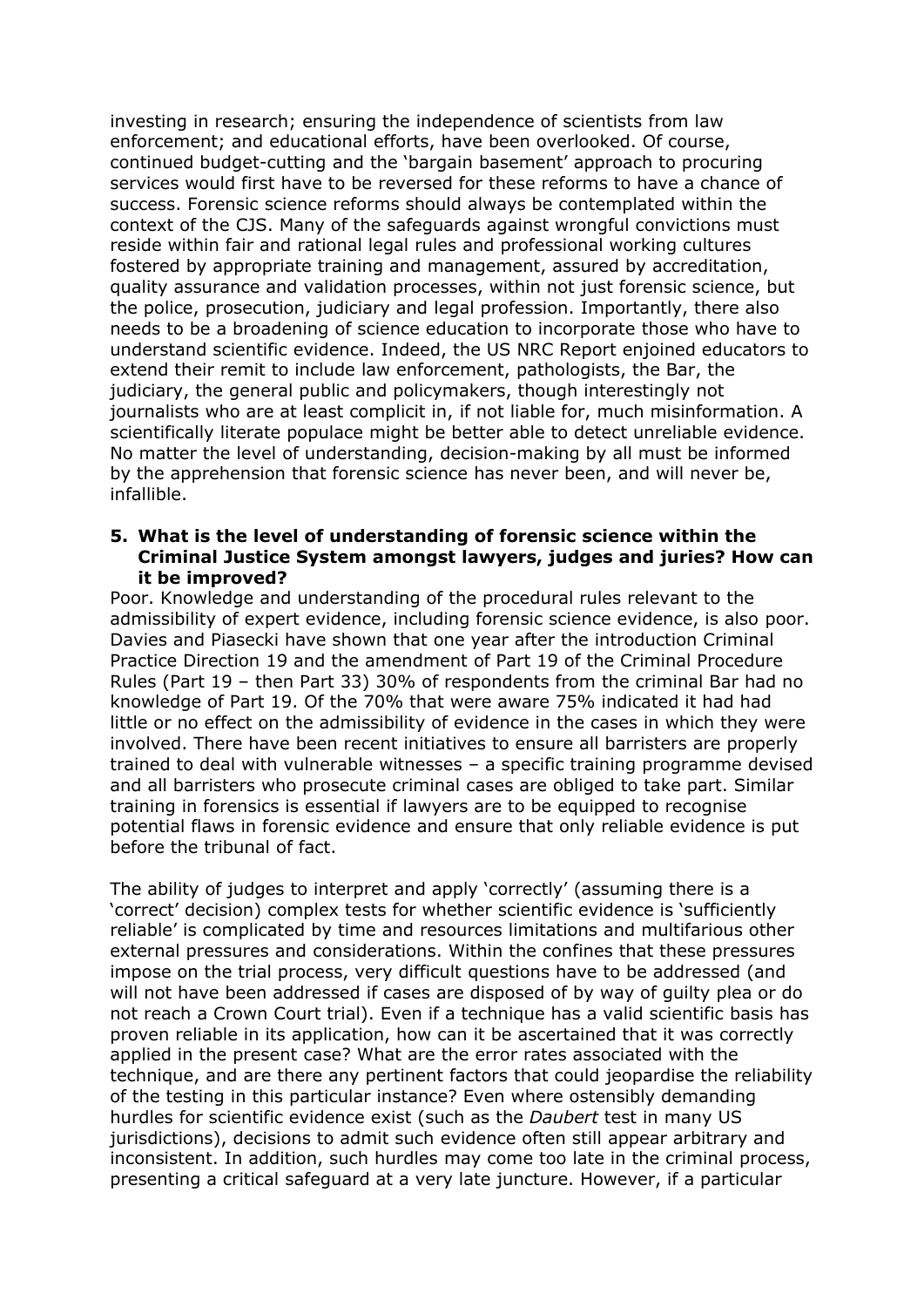expert, expertise, or evidence type is regularly deemed inadmissible, there may be wider ramifications when police or legal professionals lose confidence and stakeholders may insist upon greater controls or regulation before using that scientist/technique in the future. This should be welcomed but is a lengthy process, with no guarantee that suspects will not be charged and prosecuted in the meantime upon similar evidence, and comes with a (perhaps unrealistic) requirement that the police are attentive to judicial decisions and deftly adapt their investigative techniques to only include those with a judicial seal of approval.

#### **6. Is the current training available for practitioners, lawyers and the judiciary appropriate?**

We are not aware that the judiciary is specifically trained in forensic science. Similarly, forensic science training is very rarely available (if at all) to those training for legal practice. It forms no part of the requirements for a Qualifying Law Degree, the Graduate Diploma in Law/ Common Professional Examination, Legal Practice Course or the Bar Professional Training Course. Nor does it form part of the compulsory elements of pupillage training or new practitioner training for barristers or CPD. Training is therefore optional. It ought to form a compulsory module on the initial training of all lawyers, criminal judges and magistrates' court legal advisers, as well as being part of refresher training for lawyers and the judiciary at regular intervals. McCartney and Cassella have studied the opportunities for educational cross-fertilisation between law students and forensic science students – an innovation that could reap significant rewards later in professional practice. Frustratingly, inter-disciplinary education within HE remains extremely limited.

**7. Is the current market for forensic services in England and Wales sustainable? Are changes needed to ensure forensic science provision is maintained at the level required? What are the risks of a market approach, for example what happens if a provider goes out of business? And what is the impact on quality?**

While the lack of accurate, accessible, data on spending on forensic science in the UK has been regularly identified as problematic, the Home Office admit to a decline in spending on external forensic services of about 40 per cent between 2010 and 2015/16. While the police increase their forensic workload to save costs (with the attendant risk of a lack of independence and impartiality), the 'marketplace' for FSPs shrinks, leaving providers vulnerable and the market lacking resilience. Bandy and Hartley conclude: 'the continued fall in spending put more pressure on the FSPs' turnover and profitability and, therefore, poses questions about the sustainability of the market'. This has led to a dangerous situation in respect of available expertise in some disciplines, particularly fibre analysis and other less often used techniques. For example, the Regulator reports that there are now just 12 fully qualified toxicology reporting officers in England and Wales. The driving down of costs leaves some FSPs unable to be cost-effective, particularly when also meeting the costs of accreditation. The Regulator has commented that: 'too much money has been and is continuing to be driven out of forensic science provision'.

Prioritising budget concerns often leads to poor decision-making. Cases do not receive the treatment they may require to ensure the reliability of conclusions drawn from the evidence. The introduction of SFR exacerbates significant issues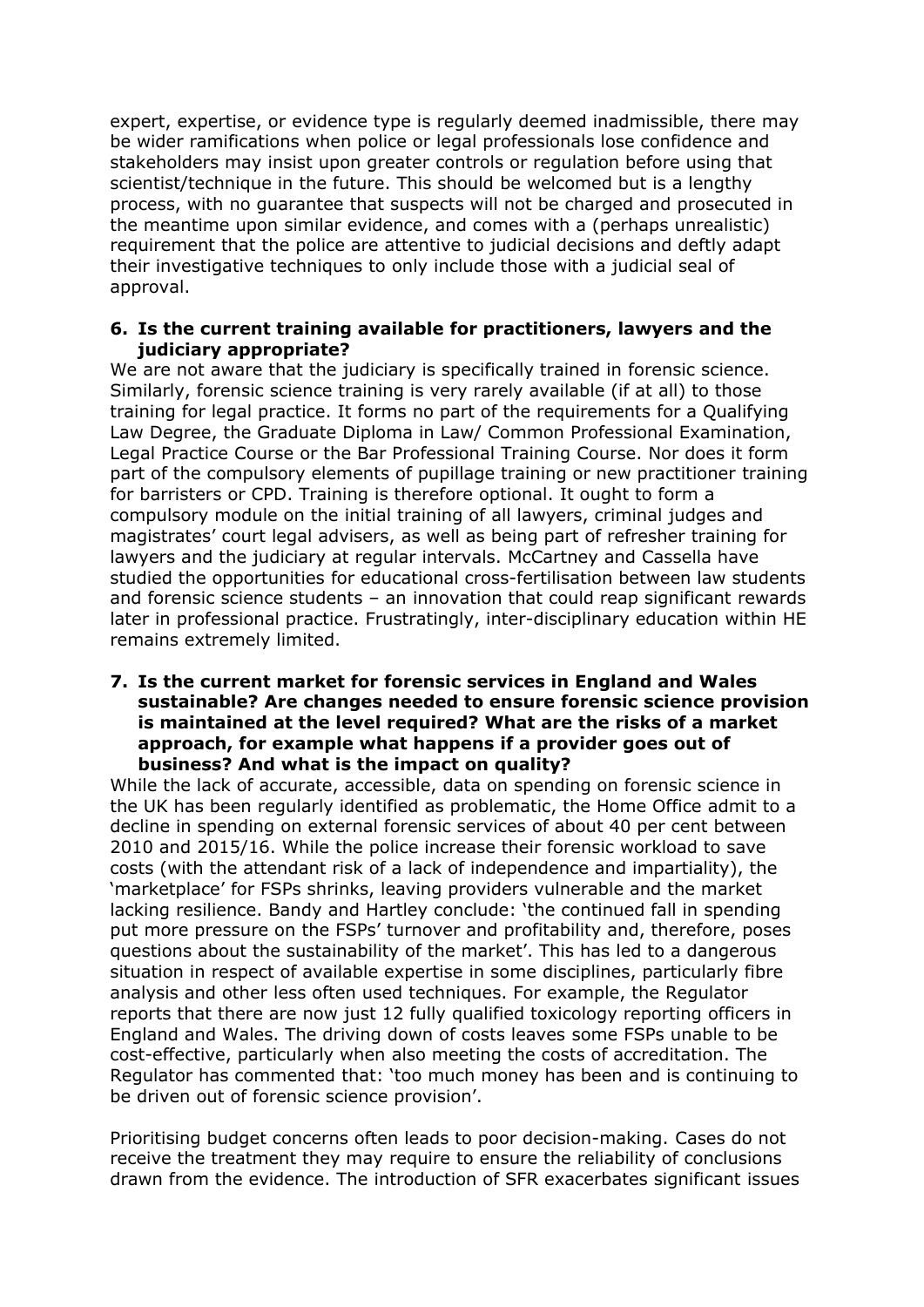over the 'consumer-led' approach to purchasing forensic services. The risk of due process being abbreviated or abandoned when 'science' has 'proven' guilt was highlighted some years ago, but such risks may have been heightened with the introduction of SFR. Anecdotal evidence from legal professionals is mounting that the criminal process is being pared down when there is scientific evidence. This may even invert the presumption of innocence, the burden of proof shifting to suspects: 'We have found your DNA at the crime scene, provide an innocent explanation for it' (a particular risk now that the Court of Appeal has ruled that 'DNA only' cases are permissible). The dangers inherent in speeding up investigations, or diminishing due process safeguards, are well rehearsed within the wrongful conviction literature. There are thus significant issues raised by SFR and access to justice that needs urgent interrogation.

There is still heavy reliance upon the professional integrity of individual practitioners. The institutional pressures they face are supposedly balanced by their scientific professionalism; however, customers demanding "useful" scientific assistance may choose other providers who are more obliging, or can refuse to pay for speculative testing. And what about the situation where the scientist is aware that a potentially exculpatory test has not been ordered? There is no legal duty to pursue every conceivable avenue of scientific inquiry or every possibility of exculpation, and police will rarely order extensive tests (with an eye on budgets). Private consultants are constrained by costs and keeping their customers happy, hoping to gain a reputation for satisfying consumer expectations, in order to win and retain market share. The Codes state that all forensic practitioners should be governed by the principles of "independence, impartiality and integrity." According to the Regulator, organizational structures do not hinder working to these principles, yet this seems overly optimistic if a scientist is directly employed by, or works directly alongside, the police. While one might wish to believe in the integrity of all law enforcement and forensic science personnel wherever institutionally located, but it would be naive to forego rigorous quality assurance mechanisms and frameworks in favour of wishful thinking.

#### **8. Is the system of accreditation working successfully to ensure standardised results and the highest quality analysis and interpretation of significance of evidence?**

The purpose of the Regulator is to establish and 'enforce' quality standards, to reduce the risk of quality failings. The major problem with the FSR however is non-compliance with these quality standards (and the limited remit of the role, which does not include a raft of areas that impact upon forensic science). Albeit, the Regulator concedes that no reasonable set of quality standards could guarantee the prevention of determined (and potentially criminal) malpractice. The FSR has relied on voluntary accreditation with the UKAS process focussing upon the management of labs, methods and procedures in the lab. To some extent, this offers some uniformity in methods, ensuring that minimum requirements are met. However, it does not provide any guarantee of the credibility and quality of the final outcomes of processes as no attempt is made to evaluate the work output of providers. Neither does it evaluate the interpretation of scientific evidence nor detect the presence of errors caused by analytical anomalies or practitioners' negligence and misconduct (neither can it address errors/failings that occur prior to exhibits reaching a lab). It is reported in the FSR 2017 annual report that 23 accreditation visits were carried out by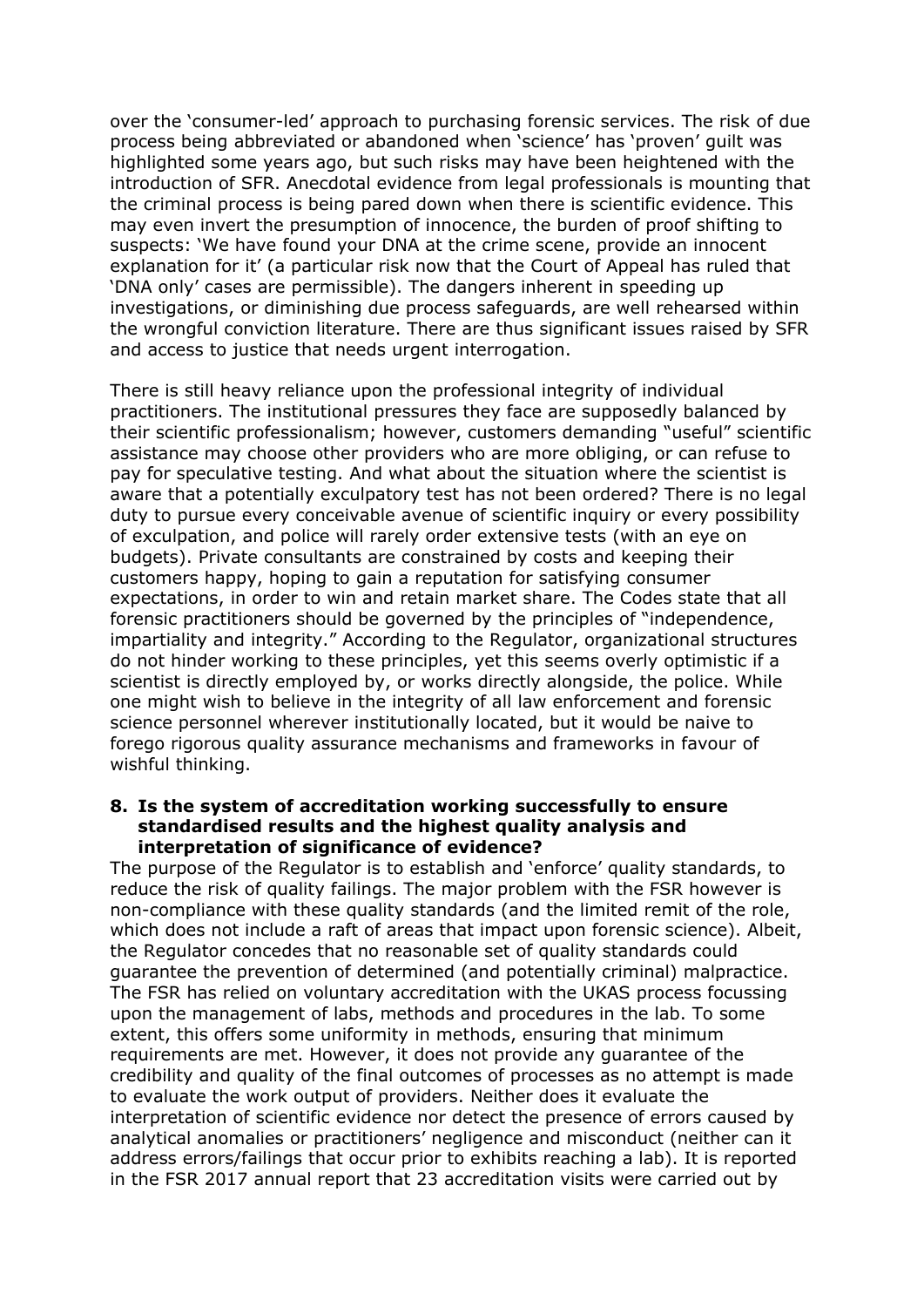UKAS, with over 700 nonconformities reported, including: insufficient control of data; inadequate business continuity; test methods and validation not conforming to the Regulator's requirements; irregularities in accommodation and environmental conditions; and inadequate personnel knowledge of the Regulator's Codes. While these nonconformities are worrying, none of the issues concern scrutiny of the work output of providers. It also of course offers no guidance as to whether the testing was 'useful'.

The interpretation of significance of evidence requires guidance and standards for evidence evaluation, which do not currently exist. Interpretation continues to rely largely on experts' opinions, based ostensibly on experience. The lack of objective criteria poses significant risks to evidence reliability and consistency. Also, the detection of errors entails the use of purpose-driven quality assurance practices by service providers and the inspection of these practices by the Regulator. But the current system of accreditation is inconsistent, often superficial, and is not sufficiently robust to provide the necessary assurance of quality of forensic science services or achieve the objectives of the systems of monitoring and evaluation. If it were, it ought surely to have uncovered the causes of the recent scandals at Randox Testing Services (RTS) and Metropolitan Police Forensic Lab. Both were accredited labs, but the usual checks were unable to detect either scandal. The FSR annual reports also indicate that there is a consistent increase in the number and complexity of quality-related issues referred to the Regulator since 2014. Some of these issues emanate from the flawed assumption that accreditation provides the solution to all forensic science problems.

One positive feature of the current regulation is the requirement for selfreporting of quality-related issues by providers. Yet while some providers oblige, there is no indication that it is general practice across the board. Reporting is not under the control of the Regulator, neither can the Regulator provide incentives to encourage reporting. Given the chance of criminal proceedings after the RTS case, it is possible that providers will be unwilling to report similar incidences. Also, the competitive marketplace, with short-term contracts and frequent turnover between suppliers, can only increase the chances that some providers will not report failures. Robust systems for monitoring do not currently exist, then, within forensic science. Given the accreditation status of the forensic science labs involved in the recent scandals, the delay in the detection of cases, a limited ability to detect misconduct and negligence, and the extent of damage and impact on the CJS and public confidence, instead of relying on accreditation, scheduled monitoring and scrutiny of forensic science providers' activities and outcomes may be required. With the limited ability of criminal proceedings to uncover issues of scientific dishonesty, building safeguards to assure the quality of forensic science must be championed within the forensic science community to supplement court procedures.

#### **9. What role should the Forensic Science Regulator have? If the FSR is to have statutory powers, what should these be?**

While statutory powers will provide recognition for the FSR and legal backing for action, the efficacy of regulation will depend on the establishment of specific regulatory practices. In light of the challenges and inefficiencies of regulation, the proposed powers to issue compliance notices and investigate the practice of FSPs whose activities pose risks to the CJS may carry some deterrent effect and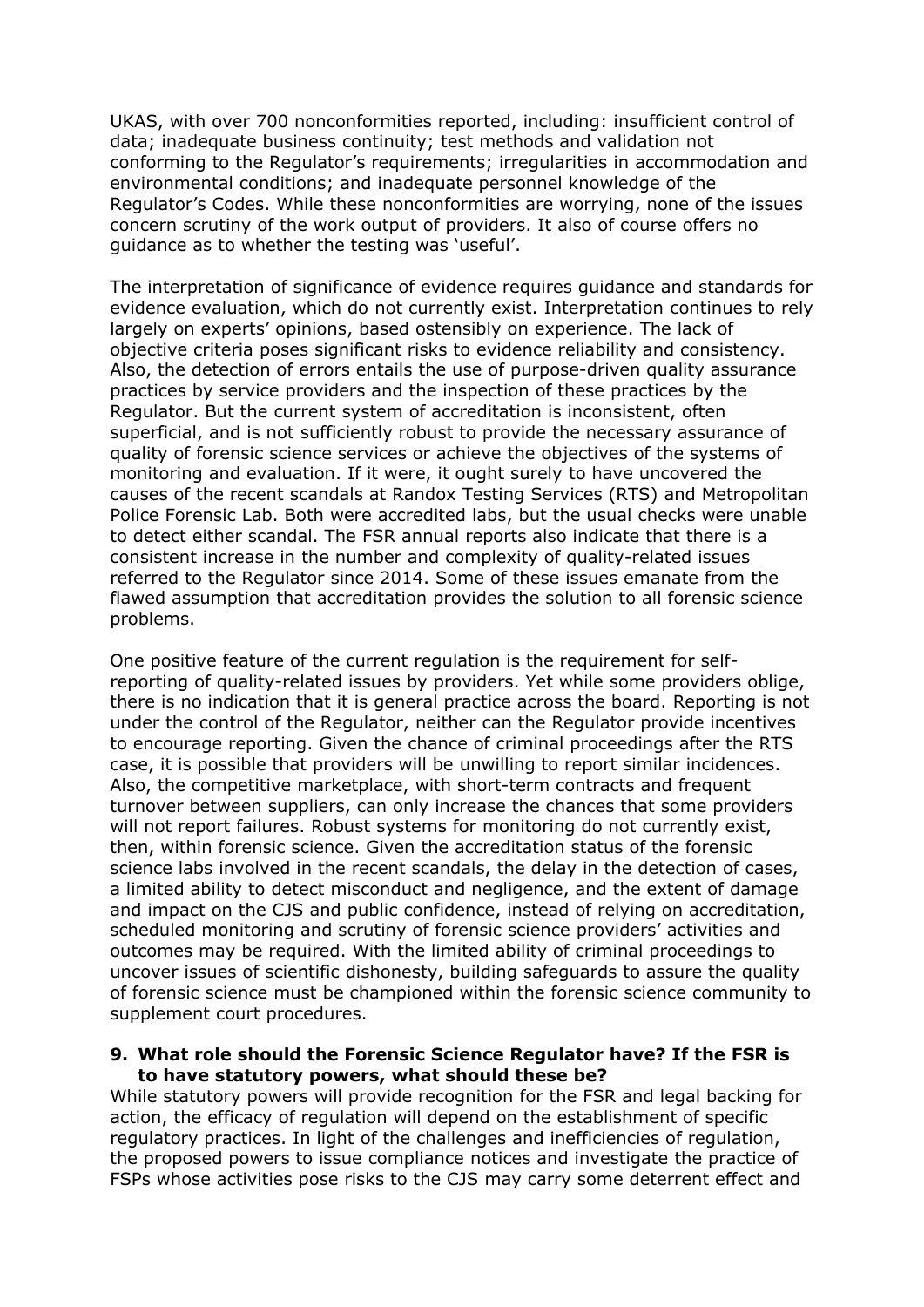may address non-compliance issues, which have been propagated by a laissezfaire approach to regulation. However, with the majority of commercial providers demonstrating satisfactory quality management practices, the enforcement powers will be more beneficial for the Regulator in ensuring police in-house forensics providers put in place sufficient quality management systems.

For the investigation of cases, the Bill provides some legal powers but does not prescribe ways of obtaining information nor the scope of investigations. The current approach of the FSR is one of reacting to reported cases, which is capable of ascertaining the causes of reported failures, but does not apparently prevent such failures in the first place. If this reactive approach continues, then quality failures will continue unabated regardless of the statutory powers. There needs to be conscious change to regulatory practices to inform decisions to investigate, when to investigate and how to investigate. The Regulator must have powers to conduct investigation 'sua sponte' in addition to the disclosure requirements proposed in the Bill. The scope of the investigation must cover the activities of providers, and most importantly, their work outcomes. There must also be intentional regulatory practices to provide incentives to encourage the reporting and detection of issues to inform the investigations.

The existence of such arrangements could have enormous benefits including timely inspection of cases and detection and prevention of escalation and future recurrence. However, there will be a cost, and the FSR will need proper resourcing. The FSR perhaps has the potential to use its specialist working groups to better effect. Currently, the Forensic Pathology Specialist Group conducts the annual review of the work of Home Office-registered pathologists. In order to minimise the cost of establishment of a new body for investigation, the FSR could utilise the respective specialist groups to conduct investigations/inspections in their area of expertise. To make investigations robust, the provisions for investigations can also be linked to other aspects within the forensic science provision stream such as procurement conditions. The FSR will continue to be hampered if unable to scrutinise more closely the working of the 'marketplace' and contracting conditions.

#### **10. What lessons can be learned from the use of forensic science in Scotland and Northern Ireland? What can be learned from the use of forensic science overseas?**

In the USA, a notable regulatory feature among many varying state-wide forensic science oversight processes is a requirement for independent external investigations into allegations of malpractice within forensic science labs. This power is largely derived from a federal statute and works through federal funding programs, such as the Paul Coverdell Forensic Sciences Improvement Grants program. As a result, States can either create a new investigative entity or delegate an investigative authority to an existing external agency. For example, the Texas Forensic Science Commission has a permanent investigative panel selected from its commissioners who investigates all cases of negligence and misconduct in forensic science labs. The New York State Commission on Forensic Science has designated investigative roles to the State's Inspector General.

## **11. Is the 'Forensic Science Strategy' produced by the Home Office in 2016 suitable?**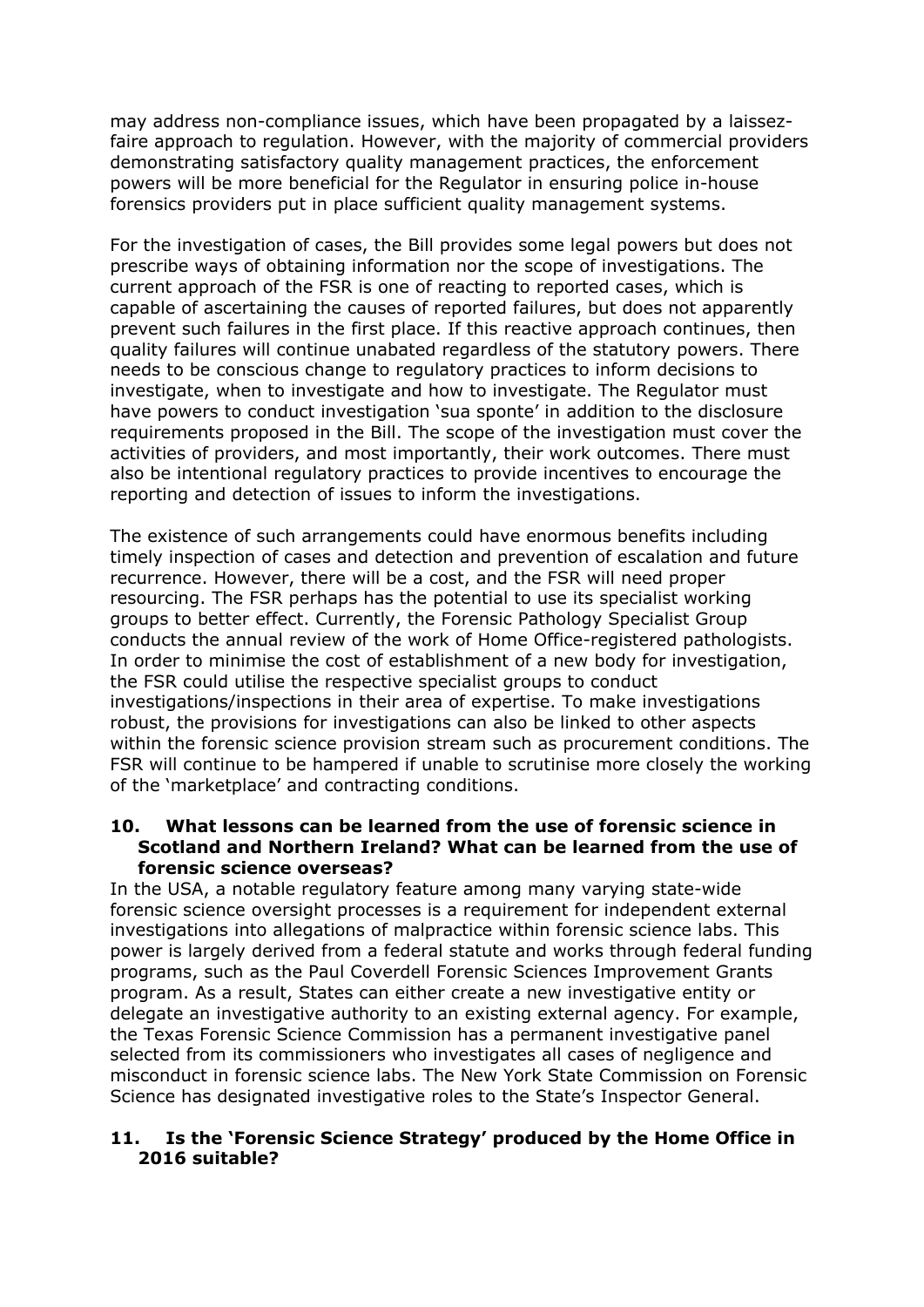The Strategy contained very little beyond a series of fairly unambitious and uninspiring statements, focussed upon cost and regulation, with the focus quite clearly upon police-driven changes. There was a paucity of detail, no underlying principles, and a distinct lack of 'strategy'. In May 2018, the Science and Technology Committee's Fifth Report documented their frustration with governmental negligence in not producing a biometrics strategy, as well as the shortcomings of the Forensic Science Strategy. The strategy was two years late and found by the preceding Committee to be inadequate. The Committee now is urging that it be revised and re-evaluated, as weaknesses already identified are being exacerbated by the growing vulnerability of the private forensic market, and the lack of full accreditation of forensic service suppliers (most notably the police). The Committee stressed in particular the importance of creating a transparent and accountable regime for the forensic use of bioinformation that is simultaneously legally justifiable, socially acceptable and ethically sound, reiterating the core message of the Nuffield Council on Bioethics' 2007 report, *The forensic use of bioinformation: ethical issues*. While the Government has responded to issues concerning DNA and fingerprints, at present, the use of other biometrics, in particular, facial images, remains largely ungoverned, with concerns about a lack of reliability with the questionable accuracy of technologies, and the potential for discriminatory bias. Forensic science developments cannot take place in a policy void. Such policy must be underpinned by considered debate, incorporating vital ethical concerns. A new, better strategy is the minimum that is currently required, particularly in light of rapid changes anticipated with the 'transforming forensics' programme (that remains largely opaque).

#### **12. How should further research funding for forensic science be justified? What should be the focus of such research?**

There is already much forensic science research being undertaken, largely in higher education (it is unclear how much is now undertaken by cost-conscious FSPs stretched to satisfy contracts that do not include costing for research and development). However, much of this remains inaccessible, and thus not utilised. Efforts are being made to address this (such as the 'research4justice' project) but such efforts need support. Universities need funding for forensic-related research (and dissemination), not only to apply directly to the criminal process, but also in order to maintain academic standards and train future generations of forensic science researchers. Producing forensic 'technicians' who can simply carry out tests may satisfy current police demands (and is cheap) but will lead the discipline of forensic science into a dead end very quickly. There has already been a massive loss of experience across the board and this impacts upon the ability of the discipline(s) to improve. The UK has already lost its international reputation for leading forensic science and this is only set to worsen if funding at higher education level is not increased.

#### **13. Where are the gaps in research and understanding of forensic science? How and by whom should the research questions be articulated to fill these gaps?**

A concern when leaving R&D to private companies, is that this research will focus upon 'new' products, designed to gain market-share or open new markets, instead of underpinning current disciplines with validation studies etc. Much research that is needed is to understand the reliability and robustness of current techniques. This is unattractive to a company that needs a 'return on investment'.